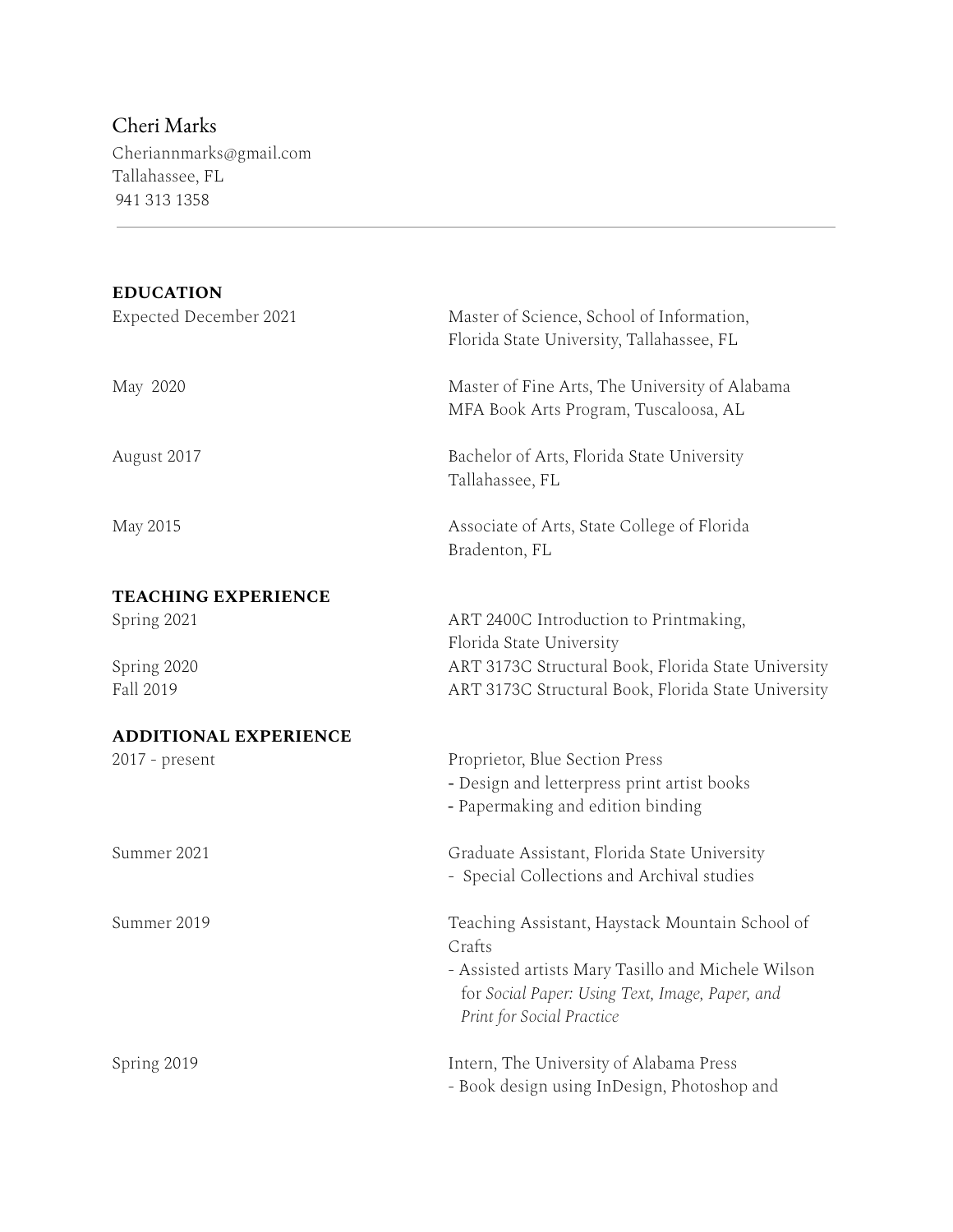|                                    | Illustrator                                                                                                                                                                                                 |
|------------------------------------|-------------------------------------------------------------------------------------------------------------------------------------------------------------------------------------------------------------|
| Fall 2018                          | Teaching Assistant, The University of Alabama<br>- Assisted Sonja Rossow for letterpress print I class                                                                                                      |
| August 2017 - May 2018             | Graduate Assistant, The University of Alabama<br>- Exhibition setup<br>- Vandercook press maintenance<br>- Bindery upkeep                                                                                   |
| May 2017 - August 2017             | Intern, Small Craft Advisory Press<br>- Edition binding<br>- Vandercook maintenance<br>- Inventory of artist books                                                                                          |
| May 2017 - August 2017             | Volunteer, Printmaking Department,<br>Florida State University<br>- Shop monitor<br>- Assisted students with printmaking processes<br>Intaglio, screen print, letterpress, lithography                      |
| <b>AWARDS</b>                      |                                                                                                                                                                                                             |
| Fall 2021                          | Dr. Martha Jane Zachert Endowed Scholarship,<br>Florida State University                                                                                                                                    |
| Spring 2021                        | Holle Award for Excellence in Creativity and<br>Communication - Book Arts, The University of<br>Alabama                                                                                                     |
| Fall 2019                          | Windgate Scholarship, The University of Alabama                                                                                                                                                             |
| Fall 2019                          | Wheeler Scholarship, The University of Alabama                                                                                                                                                              |
| Spring 2019<br>October 2018        | SLIS Research Support, The University of Alabama<br>Scholarship, Friends of Dard Hunter and American<br>Printing History Association joint conference<br>Matrices: The Social Life of Paper, Print, and Art |
| August 2018 - May 2019<br>May 2018 | Windgate Fellowship, The University of Alabama<br>Scholarship, Paper and Book Intensive                                                                                                                     |
| <b>RESIDENCIES</b>                 |                                                                                                                                                                                                             |
| August 2019 - May 2020             | Small Craft Advisory Press, Tallahassee, FL                                                                                                                                                                 |
| <b>CREATIVE PUBLICATIONS</b>       |                                                                                                                                                                                                             |
|                                    | A Case of Equilibrium. An exploration of relationships<br>between cyclical systems that occur, whether by                                                                                                   |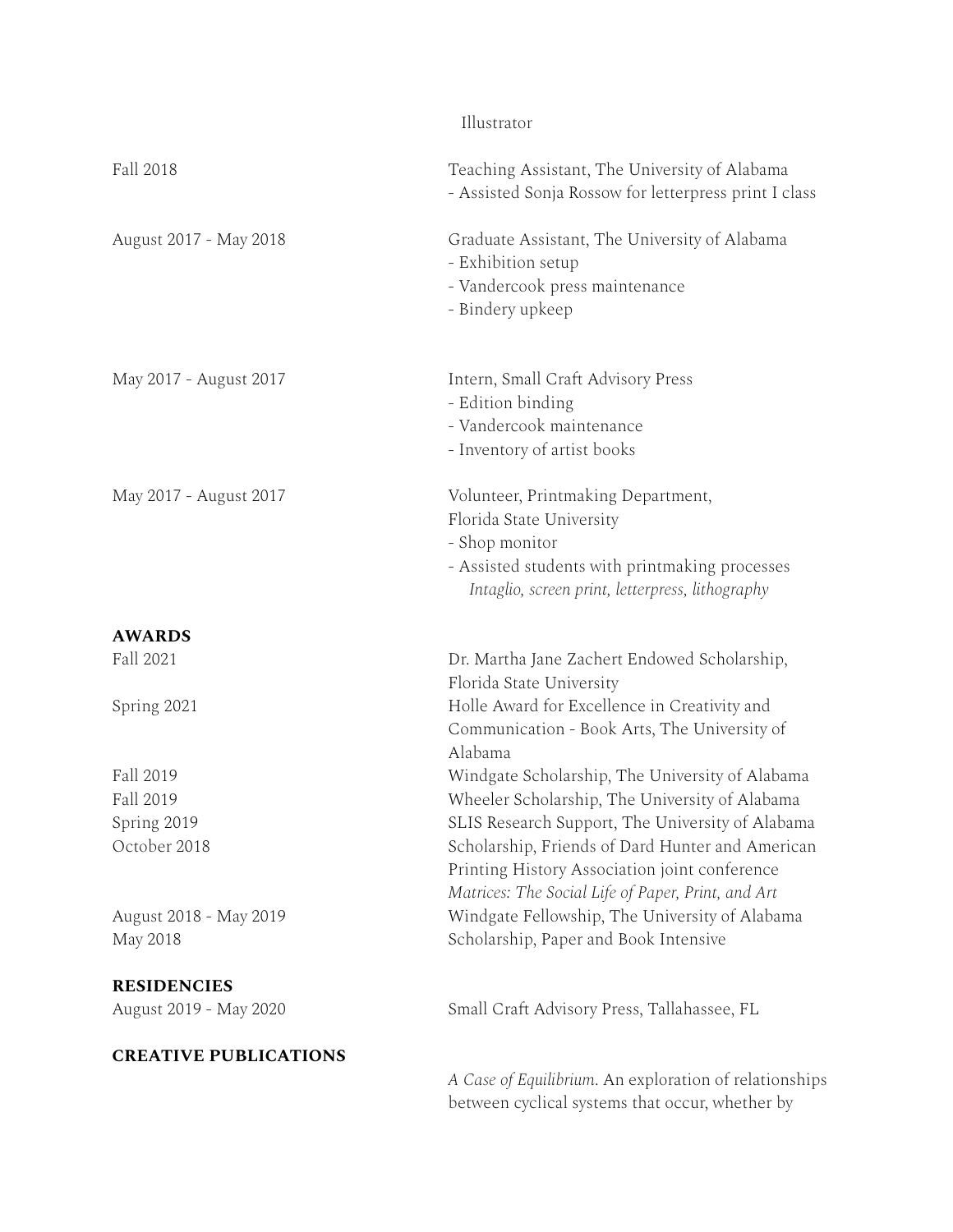|                           | deliberate choices, or natural forces, to sustain<br>balance. Edition of 20. 2020                                                                                                                          |
|---------------------------|------------------------------------------------------------------------------------------------------------------------------------------------------------------------------------------------------------|
|                           | New Construction. An investigation of structure,<br>social and gender norms. Edition of 25. 2019                                                                                                           |
|                           | Recollections of Disposable Youth. This book focuses on<br>the loss of a memory and features a photograph held<br>in the jacket. Edition of 20. 2017                                                       |
|                           | House. An exploration of home and instability. Edition<br>of 7.2017.                                                                                                                                       |
| <b>COLLABORATIONS</b>     |                                                                                                                                                                                                            |
| Summer 2018               | Floral and Break. Artist book collaboration with<br>Maggie Minor and Reilly Cox. Entire book made<br>with handmade paper from found materials around<br>Tuscaloosa, AL. Edition of 20. 2018.               |
| <b>JURIED EXHIBITIONS</b> |                                                                                                                                                                                                            |
| 2021                      | Looking Out/Looking In, Philadelphia Center for the<br>Book, Philadelphia, PA                                                                                                                              |
| 2021                      | Where We Live, Focus on Book Arts, Forest Grove, Or                                                                                                                                                        |
| 2021                      | Content, The Artery Gallery, Davis, CA                                                                                                                                                                     |
| 2019                      | Variations of the Artist Book, Philadelphia, PA                                                                                                                                                            |
| 2019                      | The 7th National Collegiate Handmade Paper Art<br>Triennial, The University of the Arts, Philadelphia,<br>PA; Morgan Conservatory, Cleveland, OH; Robert C.<br>Williams Museum of Papermaking, Atlanta, GA |
| <b>EXHIBITIONS</b>        |                                                                                                                                                                                                            |
| 2021                      | Book Arts Invitational, 2nd Edition, The Herrett<br>Center for Arts and Science, College of Southern<br>Idaho, Twin Falls, ID                                                                              |
| 2021                      | Postcards for Perec, University of the West of<br>England, Bristol, UK                                                                                                                                     |
| 2021                      | Bay View Gallery Night, The Bindery, Milwaukee, WI                                                                                                                                                         |
| 2020                      | Image/Text/Material, Dinah Washington Cultural<br>Arts Center, Tuscaloosa, AL                                                                                                                              |
| 2019                      | In Production, Gorgas Library, The University of<br>Alabama, Tuscaloosa, AL                                                                                                                                |

## **PRESENTATIONS**